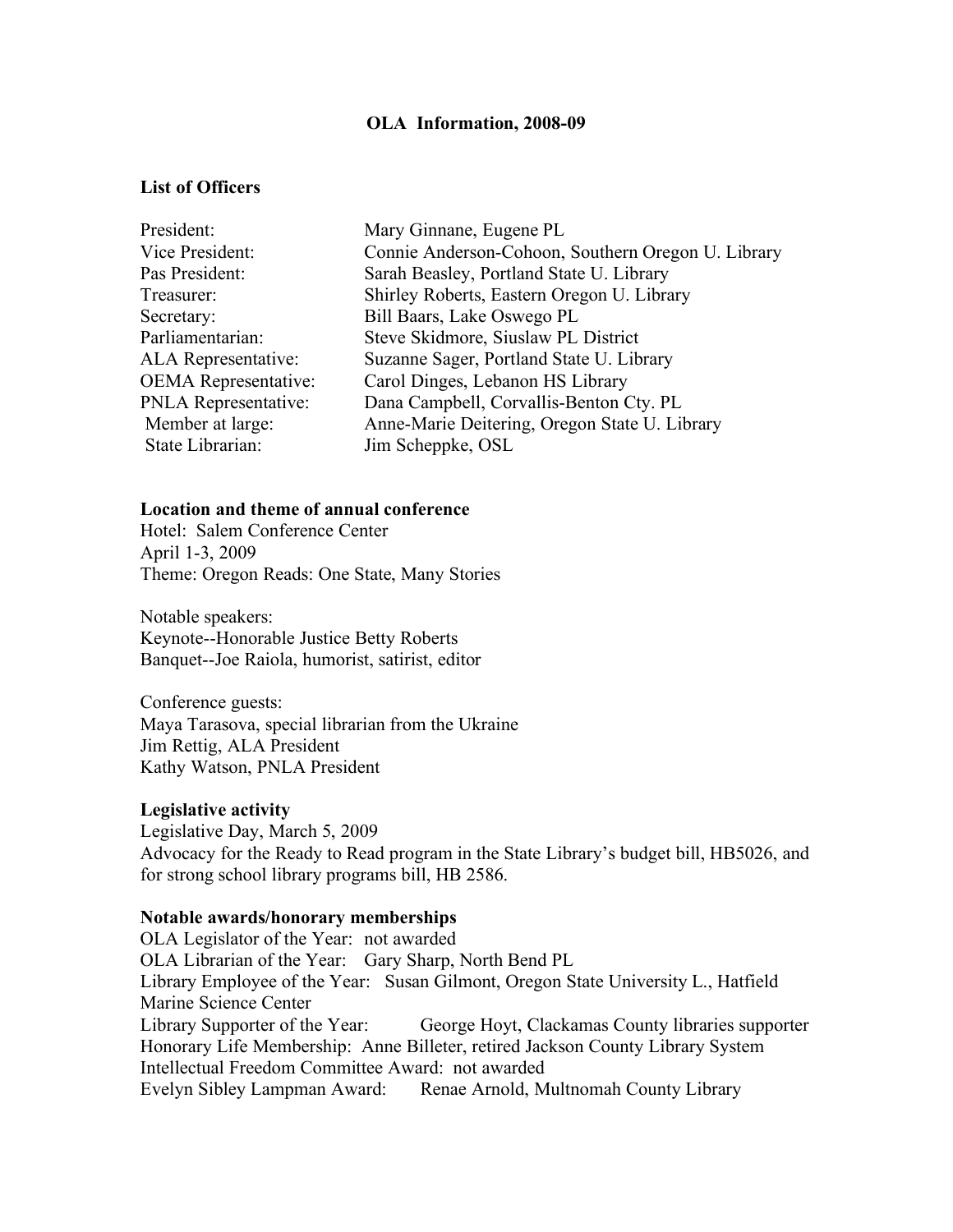Ole Award: Marian Thomas, Deschutes Public Library System Distinguished Service Award: Robin Beerbower, Salem PL Rebecca Cohen, Newport PL OYEA Award: Brian Tompkins, teen volunteer, Newberg PL

# **Outstanding events that you remember**

After planning that began in 2006, the Oregon Reads statewide community reads program was implemented featuring Stubborn Twig by Lauren Kessler, Bat 6 by Virginia Euwer Wolff, and Apples to Oregon by Deborah Hopkinson. I introduced Lauren Kessler at the Oregon Reads kick-off in January, 2009. George Bell (honorary life member) wrote an op-ed piece highlighting the success of the Oregon Reads project within the Oregon 150 sesquicentennial array of events. It was published in a handful of newspapers.

Association Management Services, administered by John and Julie McCulley, informed OLA that they could no longer provide their service to OLA due to reprioritizing of their workload. This led to research into association management options and the decision to contract with Roberts Business Services to provide support services to OLA beginning in the 2009-10 business year.

I attended the PNLA conference in August, 2009 to become more informed about PNLA's exploration into the future of PNLA. There was no observable progress after more than a year—one of the factors leading to the decision of OLA to sever the organizational relationship (in fall/winter 2009).

Conversations with OASL President, Carol Dinges, that continued during development of a jointly-written article for the joint issue of the OLA-OASL quarterlies (in Winter, 2009), laid groundwork for the 2010 draft proposal to merge OLA and OASL.

The Vision 2020 committee was appointed and an LSTA grant for a Delphi survey secured from the Oregon State Library. The committee worked throughout 2009 on the assignment to develop OLA's next vision statement carrying on the tradition of Vision 2000 and Vision 2010.

OLA organizational structure issues were noticed. Some Round Tables did not appear active. No chair was appointed for the Advocacy Task Force after initial leaders exited, and the Archives Task Force lacked a chair as well. There was a chair but no committee was appointed for the Resource Sharing Committee while the purpose for the committee was reviewed.

The Board passed Chapter 35 of the Procedures Manual on Grants and Contracts procedures.

The Oregon Authors website was unveiled after LSTA-funded development.